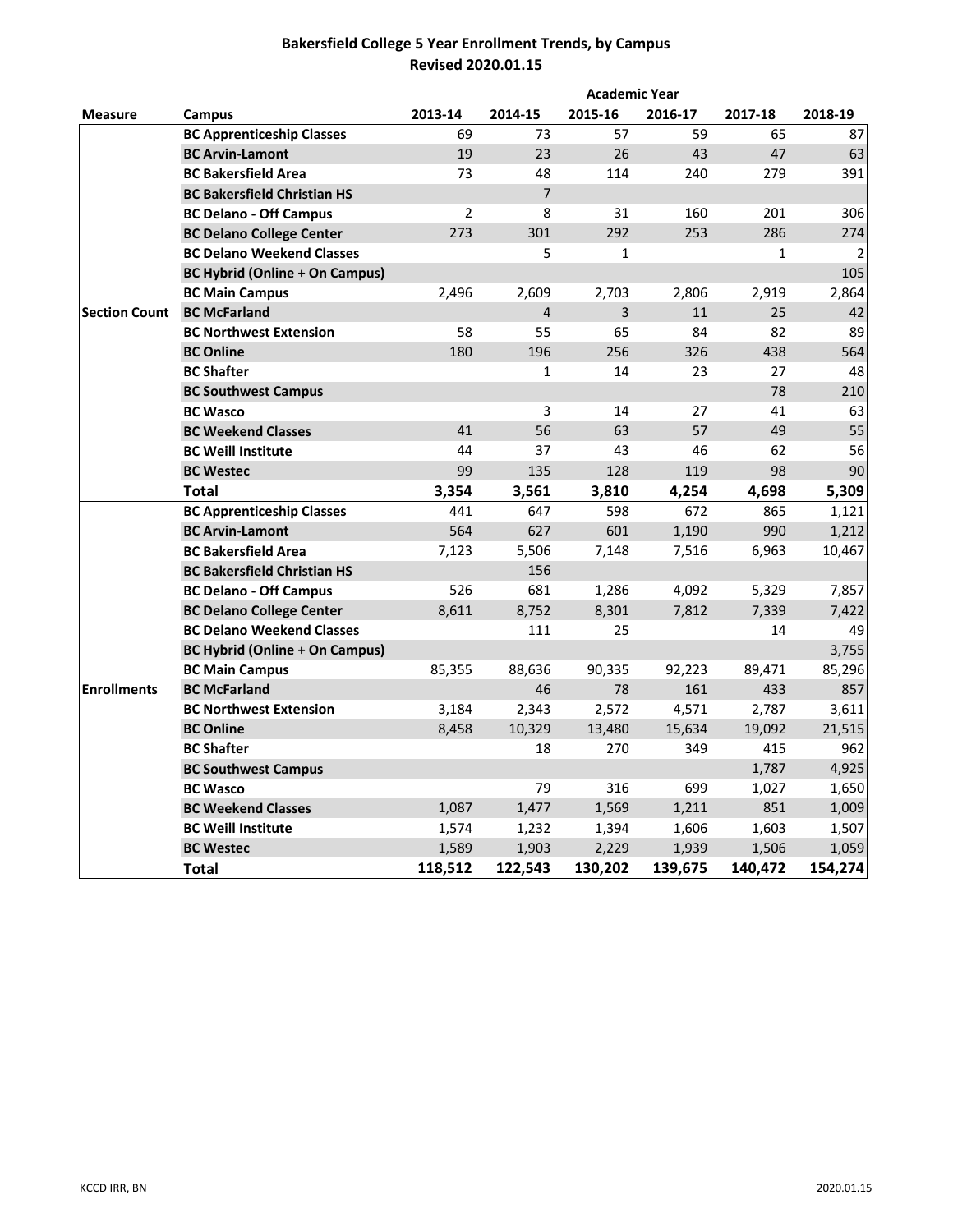# **Bakersfield College 5 Year Enrollment Trends, by Campus Revised 2020.01.15**

|                |                                       |                |                     | <b>Academic Year</b> |                |                                         |                  |
|----------------|---------------------------------------|----------------|---------------------|----------------------|----------------|-----------------------------------------|------------------|
| <b>Measure</b> | Campus                                | 2013-14        | 2014-15             | 2015-16              | 2016-17        | 2017-18                                 | 2018-19          |
|                | <b>BC Apprenticeship Classes</b>      | 61.67          | 177.68              | 156.56               | 147.66         | 180.77                                  | 286.87           |
|                | <b>BC Arvin-Lamont</b>                | 49.14          | 62.63               | 64.27                | 124.77         | 114.78                                  | 137.27           |
|                | <b>BC Bakersfield Area</b>            | 227.35         | 235.85              | 405.42               | 545.82         | 476.16                                  | 606.62           |
|                | <b>BC Bakersfield Christian HS</b>    |                | 17.09               |                      |                |                                         |                  |
|                | <b>BC Delano - Off Campus</b>         | 1.95           | 19.11               | 95.21                | 384.64         | 522.37                                  | 835.14           |
|                | <b>BC Delano College Center</b>       | 987.29         | 986.55              | 993.30               | 919.16         | 893.51                                  | 884.46           |
|                | <b>BC Delano Weekend Classes</b>      |                | 12.67               | 2.64                 |                | 1.88                                    | 3.28             |
|                | <b>BC Hybrid (Online + On Campus)</b> |                |                     |                      |                |                                         | 532.45           |
|                | <b>BC Main Campus</b>                 | 10,337.11      | 10,610.10           | 10,972.55            | 11,199.30      | 11,253.05                               | 10,768.08        |
| <b>FTES</b>    | <b>BC McFarland</b>                   |                | 8.99                | 14.28                | 23.24          | 51.50                                   | 104.72           |
|                | <b>BC Northwest Extension</b>         | 306.98         | 141.61              | 113.61               | 188.12         | 181.65                                  | 185.38           |
|                | <b>BC Online</b>                      | 905.13         | 1,146.73            | 1,428.37             | 1,612.91       | 1,919.36                                | 1,948.71         |
|                | <b>BC Shafter</b>                     |                | 1.89                | 34.64                | 39.57          | 49.48                                   | 116.97           |
|                | <b>BC Southwest Campus</b>            |                |                     |                      |                | 216.30                                  | 540.59           |
|                | <b>BC Wasco</b>                       |                | 8.29                | 35.88                | 73.85          | 118.55                                  | 190.42           |
|                | <b>BC Weekend Classes</b>             | 88.81          | 120.06              | 130.74               | 96.74          | 67.50                                   | 86.84            |
|                | <b>BC Weill Institute</b>             | 243.89         | 202.97              | 245.03               | 300.72         | 349.62                                  | 262.95           |
|                | <b>BC Westec</b>                      | 100.89         | 120.22              | 134.60               | 158.91         | 106.63                                  | 93.18            |
|                | <b>Total</b>                          |                | 13,310.22 13,872.44 |                      |                | 14,827.10 15,815.42 16,503.09 17,583.93 |                  |
|                | <b>BC Apprenticeship Classes</b>      | 0.00           | 0.00                | 0.00                 | 0.00           | 0.00                                    | 0.00             |
|                | <b>BC Arvin-Lamont</b>                | 3.40           | 4.77                | 4.47                 | 4.57           | 4.47                                    | 7.60             |
|                | <b>BC Bakersfield Area</b>            | 5.52           | 7.74                | 14.50                | 17.10          | 9.57                                    | 20.23            |
|                | <b>BC Bakersfield Christian HS</b>    |                | 1.60                |                      |                |                                         |                  |
|                | <b>BC Delano - Off Campus</b>         | 0.05           | 1.25                | 6.39                 | 19.06          | 24.42                                   | 37.37            |
|                | <b>BC Delano College Center</b>       | 60.74          | 65.86               | 64.73                | 57.95          | 67.84                                   | 65.21            |
|                | <b>BC Delano Weekend Classes</b>      |                | 1.13                | 0.20                 |                | 0.27                                    | 0.30             |
|                | <b>BC Hybrid (Online + On Campus)</b> |                |                     |                      |                |                                         | 26.73            |
|                | <b>BC Main Campus</b>                 | 632.50         | 648.25              | 674.14               | 703.39         | 754.00                                  | 731.74           |
| <b>FTEF</b>    | <b>BC McFarland</b>                   |                | 0.77                | 0.50                 | 2.30           | 3.43                                    | 6.94             |
|                | <b>BC Northwest Extension</b>         | 2.29           | 1.44                | 0.23                 | 0.70           | 7.75                                    | 1.80             |
|                | <b>BC Online</b>                      | 38.08          | 43.20               | 56.31                | 70.08          | 97.75                                   | 123.45           |
|                |                                       |                | 0.27                | 1.00                 | 1.60           | 3.47                                    | 7.74             |
|                | <b>BC Shafter</b>                     |                |                     |                      |                |                                         |                  |
|                | <b>BC Southwest Campus</b>            |                |                     |                      |                | 18.67                                   | 47.49            |
|                | <b>BC Wasco</b>                       |                | 0.60                | 3.13                 | 5.07           | 7.52                                    | 12.00            |
|                | <b>BC Weekend Classes</b>             | 6.56           | 8.69                | 10.25                | 8.74           | 6.30                                    | 8.17             |
|                | <b>BC Weill Institute</b>             | 12.01          | 11.43               | 14.88                | 18.70          | 19.15                                   | 17.69            |
|                | <b>BC Westec</b>                      | 0.00<br>761.14 | 0.00                | 0.00                 | 0.00<br>909.24 | 0.13<br>1,024.73                        | 0.00<br>1,114.45 |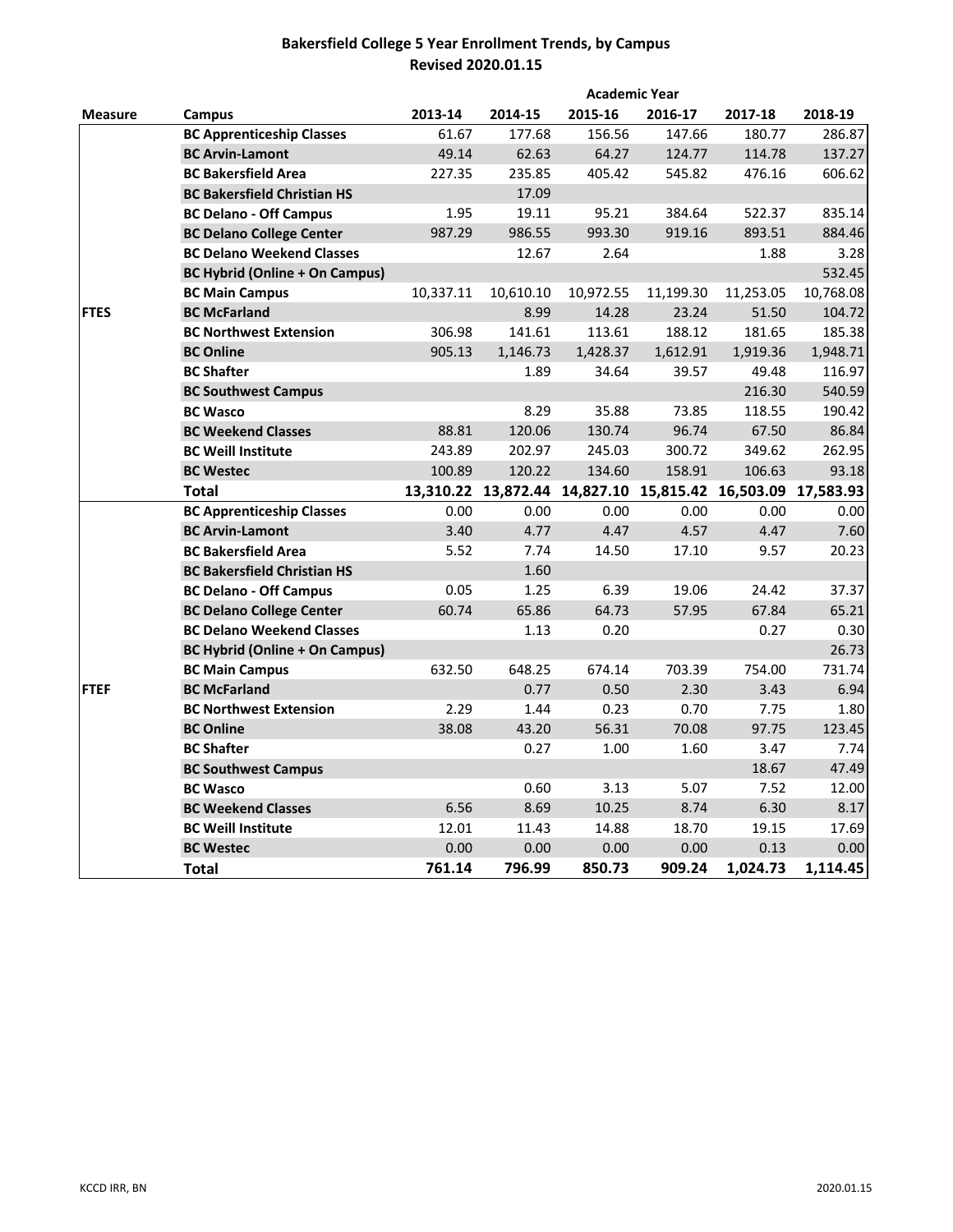# **Bakersfield College 5 Year Enrollment Trends, by Campus Revised 2020.01.15**

|                                    |                                       |             |              | <b>Academic Year</b> |                |              |             |
|------------------------------------|---------------------------------------|-------------|--------------|----------------------|----------------|--------------|-------------|
| <b>Measure</b>                     | Campus                                | 2013-14     | 2014-15      | 2015-16              | 2016-17        | 2017-18      | 2018-19     |
|                                    | <b>BC Apprenticeship Classes</b>      |             |              |                      |                |              |             |
|                                    | <b>BC Arvin-Lamont</b>                | 14.46       | 13.14        | 14.39                | 27.33          | 25.69        | 18.05       |
|                                    | <b>BC Bakersfield Area</b>            | 41.17       | 30.48        | 27.97                | 31.91          | 49.77        | 29.99       |
|                                    | <b>BC Bakersfield Christian HS</b>    |             | 10.68        |                      |                |              |             |
|                                    | <b>BC Delano - Off Campus</b>         | 39.01       | 15.29        | 14.91                | 20.18          | 21.39        | 22.35       |
|                                    | <b>BC Delano College Center</b>       | 16.25       | 14.98        | 15.35                | 15.86          | 13.17        | 13.56       |
|                                    | <b>BC Delano Weekend Classes</b>      |             | 11.18        | 13.21                |                | 7.04         | 10.94       |
|                                    | <b>BC Hybrid (Online + On Campus)</b> |             |              |                      |                |              | 19.92       |
| Student/                           | <b>BC Main Campus</b>                 | 16.34       | 16.37        | 16.28                | 15.92          | 14.92        | 14.72       |
| <b>Faculty FTE</b>                 | <b>BC McFarland</b>                   |             | 11.73        | 28.39                | 10.10          | 15.00        | 15.10       |
| Ratio                              | <b>BC Northwest Extension</b>         | 134.25      | 98.60        | 487.60               | 269.12         | 23.43        | 102.93      |
|                                    | <b>BC Online</b>                      | 23.77       | 26.55        | 25.37                | 23.01          | 19.64        | 15.78       |
|                                    | <b>BC Shafter</b>                     |             | 7.09         | 34.64                | 24.75          | 14.27        | 15.12       |
|                                    | <b>BC Southwest Campus</b>            |             |              |                      |                | 11.59        | 11.38       |
|                                    | <b>BC Wasco</b>                       |             | 13.81        | 11.45                | 14.57          | 15.77        | 15.87       |
|                                    | <b>BC Weekend Classes</b>             | 13.54       | 13.82        | 12.75                | 11.07          | 10.71        | 10.63       |
|                                    | <b>BC Weill Institute</b>             | 20.30       | 17.75        | 16.47                | 16.08          | 18.26        | 14.87       |
|                                    | <b>BC Westec</b>                      |             |              |                      |                | 807.82       |             |
|                                    | <b>Total</b>                          | 17.49       | 9.79         | 9.75                 | 9.91           | 9.61         | 9.70        |
|                                    | <b>BC Apprenticeship Classes</b>      | $\Omega$    | $\Omega$     | $\Omega$             | $\Omega$       | $\Omega$     | $\Omega$    |
|                                    | <b>BC Arvin-Lamont</b>                | 48          | 56           | 16                   | 38             | 32           | 38          |
|                                    | <b>BC Bakersfield Area</b>            | 10          | $\mathbf{1}$ | 85                   | 66             | $\mathbf{1}$ | 29          |
|                                    | <b>BC Bakersfield Christian HS</b>    |             | 13           |                      |                |              |             |
|                                    | <b>BC Delano - Off Campus</b>         | 0           | 0            | $\Omega$             | 0              | 5            | 1           |
|                                    | <b>BC Delano College Center</b>       | 562         | 777          | 704                  | 746            | 524          | 662         |
|                                    | <b>BC Delano Weekend Classes</b>      |             | 7            | 5                    |                | 0            | 0           |
|                                    | <b>BC Hybrid (Online + On Campus)</b> |             |              |                      |                |              | 275         |
|                                    | <b>BC Main Campus</b>                 | 11,552      | 12,446       | 11,066               | 11,120         | 9,421        | 9,610       |
| <b>Waitlist Count BC McFarland</b> |                                       |             | 5            | $\mathbf{1}$         | $\overline{4}$ | $\Omega$     | 3           |
|                                    | <b>BC Northwest Extension</b>         | 4           | 5            | $\Omega$             | $\Omega$       | 0            | 0           |
|                                    | <b>BC Online</b>                      | 1,498       | 1,396        | 1,194                | 1,325          | 1,654        | 2,444       |
|                                    | <b>BC Shafter</b>                     |             | 0            | $\Omega$             | 17             | 18           | 30          |
|                                    | <b>BC Southwest Campus</b>            |             |              |                      |                | 124          | 519         |
|                                    | <b>BC Wasco</b>                       |             | 0            | 6                    | $\overline{7}$ | $\Omega$     | 13          |
|                                    | <b>BC Weekend Classes</b>             | 86          | 164          | 143                  | 40             | 47           | 75          |
|                                    | <b>BC Weill Institute</b>             | 85          | 64           | 84                   | 117            | 72           | 113         |
|                                    | <b>BC Westec</b>                      | $\mathbf 0$ | 0            | $\Omega$             | 0              | $\mathbf 0$  | $\mathbf 0$ |
|                                    | Total                                 | 13,845      | 14,934       | 13,304               | 13,480         | 11,898       | 13,812      |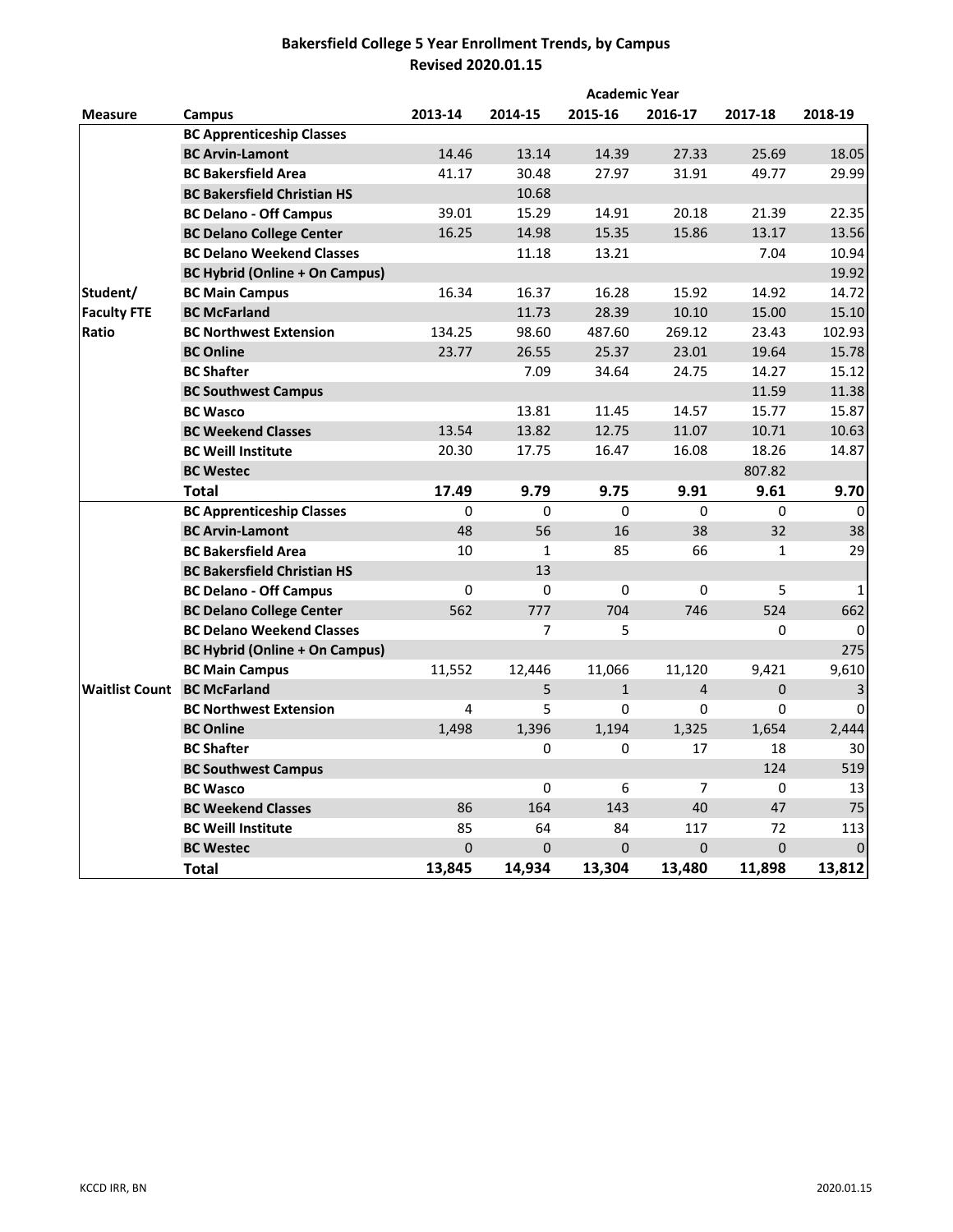### **Cerro Coso College 5 Year Enrollment Trends, by Campus Revised 2020.01.15**

|                       | <b>Academic Year</b>   |          |                |                                                       |                |             |             |  |
|-----------------------|------------------------|----------|----------------|-------------------------------------------------------|----------------|-------------|-------------|--|
| <b>Measure</b>        | Campus                 | 2013-14  | 2014-15        | 2015-16                                               | 2016-17        | 2017-18     | 2018-19     |  |
|                       | <b>CC East Kern</b>    | 8        | 22             | 47                                                    | 104            | 209         | 311         |  |
|                       | <b>CC ESCC Bishop</b>  | 60       | 68             | 61                                                    | 65             | 57          | 65          |  |
|                       | <b>CC ESCC Mammoth</b> | 49       | 50             | 43                                                    | 45             | 42          | 43          |  |
| <b>Section Count</b>  | <b>CC KRV</b>          | 65       | 71             | 54                                                    | 59             | 50          | 52          |  |
|                       | <b>CC Main Campus</b>  | 362      | 427            | 421                                                   | 447            | 358         | 366         |  |
|                       | <b>CC Online</b>       | 434      | 437            | 463                                                   | 467            | 475         | 453         |  |
|                       | <b>Total</b>           | 978      | 1,075          | 1,089                                                 | 1,187          | 1,191       | 1,290       |  |
|                       | <b>CC East Kern</b>    | 121      | 297            | 731                                                   | 2,005          | 4,567       | 6,881       |  |
|                       | <b>CC ESCC Bishop</b>  | 890      | 905            | 935                                                   | 935            | 856         | 852         |  |
|                       | <b>CC ESCC Mammoth</b> | 866      | 810            | 801                                                   | 747            | 691         | 693         |  |
| <b>Enrollments</b>    | <b>CC KRV</b>          | 1,284    | 1,245          | 947                                                   | 932            | 806         | 735         |  |
|                       | <b>CC Main Campus</b>  | 7,125    | 7,700          | 7,163                                                 | 7,422          | 5,562       | 5,962       |  |
|                       | <b>CC Online</b>       | 13,467   | 13,020         | 13,633                                                | 13,600         | 13,932      | 14,243      |  |
|                       | <b>Total</b>           | 23,753   | 23,977         | 24,210                                                | 25,641         | 26,414      | 29,366      |  |
|                       | <b>CC East Kern</b>    | 13.42    | 39.42          | 89.19                                                 | 235.87         | 517.10      | 780.85      |  |
|                       | <b>CC ESCC Bishop</b>  | 127.73   | 144.93         | 139.63                                                | 142.39         | 120.36      | 138.87      |  |
|                       | <b>CC ESCC Mammoth</b> | 126.04   | 117.84         | 113.34                                                | 101.32         | 98.23       | 105.84      |  |
| <b>FTES</b>           | <b>CC KRV</b>          | 154.73   | 158.09         | 118.20                                                | 130.28         | 98.18       | 99.63       |  |
|                       | <b>CC Main Campus</b>  | 983.79   | 904.84         | 852.72                                                | 744.16         | 694.30      | 737.49      |  |
|                       | <b>CC Online</b>       | 1,395.13 | 1,353.16       | 1,423.96                                              | 1,440.50       | 1,507.34    | 1,480.97    |  |
|                       | <b>Total</b>           |          |                | 2,800.84 2,718.28 2,737.05 2,794.52 3,035.51 3,343.66 |                |             |             |  |
|                       | <b>CC East Kern</b>    | 1.87     | 5.36           | 7.61                                                  | 14.02          | 35.47       | 48.50       |  |
|                       | <b>CC ESCC Bishop</b>  | 10.70    | 12.72          | 12.48                                                 | 13.18          | 12.91       | 14.18       |  |
|                       | <b>CC ESCC Mammoth</b> | 8.58     | 9.93           | 8.85                                                  | 8.05           | 7.13        | 8.11        |  |
| <b>FTEF</b>           | <b>CC KRV</b>          | 13.33    | 15.17          | 11.40                                                 | 12.77          | 9.10        | 10.19       |  |
|                       | <b>CC Main Campus</b>  | 70.72    | 67.95          | 67.07                                                 | 66.12          | 63.60       | 56.15       |  |
|                       | <b>CC Online</b>       | 98.73    | 95.61          | 101.17                                                | 103.61         | 106.52      | 105.84      |  |
|                       | <b>Total</b>           | 203.92   | 206.74         | 208.58                                                | 217.76         | 234.72      | 242.96      |  |
|                       | <b>CC East Kern</b>    | 7.19     | 7.35           | 11.73                                                 | 16.82          | 14.58       | 16.10       |  |
|                       | <b>CC ESCC Bishop</b>  | 11.94    | 11.39          | 11.19                                                 | 10.80          | 9.32        | 9.79        |  |
| Student/              | <b>CC ESCC Mammoth</b> | 14.70    | 11.87          | 12.80                                                 | 12.58          | 13.77       | 13.06       |  |
| <b>Faculty FTE</b>    | <b>CC KRV</b>          | 11.61    | 10.42          | 10.37                                                 | 10.20          | 10.79       | 9.78        |  |
| Ratio                 | <b>CC Main Campus</b>  | 13.91    | 13.32          | 12.71                                                 | 11.26          | 10.92       | 13.13       |  |
|                       | <b>CC Online</b>       | 14.13    | 14.15          | 14.07                                                 | 13.90          | 14.15       | 13.99       |  |
|                       | <b>Total</b>           | 13.73    | 13.15          | 13.12                                                 | 12.83          | 12.93       | 13.76       |  |
|                       | <b>CC East Kern</b>    | 3        | 0              | $\overline{2}$                                        | $\mathbf 0$    | $\mathbf 0$ | $\mathbf 0$ |  |
|                       | <b>CC ESCC Bishop</b>  | 37       | $\overline{7}$ | 38                                                    | 12             | 22          | $\mathbf 2$ |  |
|                       | <b>CC ESCC Mammoth</b> | 91       | 32             | 47                                                    | 39             | 20          | 15          |  |
| <b>Waitlist Count</b> | <b>CC KRV</b>          | 75       | 15             | $\boldsymbol{6}$                                      | $\overline{4}$ | 3           | $\pmb{0}$   |  |
|                       | <b>CC Main Campus</b>  | 363      | 158            | 163                                                   | 120            | 113         | 58          |  |
|                       | <b>CC Online</b>       | 2,613    | 2,914          | 2,389                                                 | 1,673          | 1,652       | 623         |  |
|                       | <b>Total</b>           | 3,182    | 3,126          | 2,645                                                 | 1,848          | 1,810       | 698         |  |